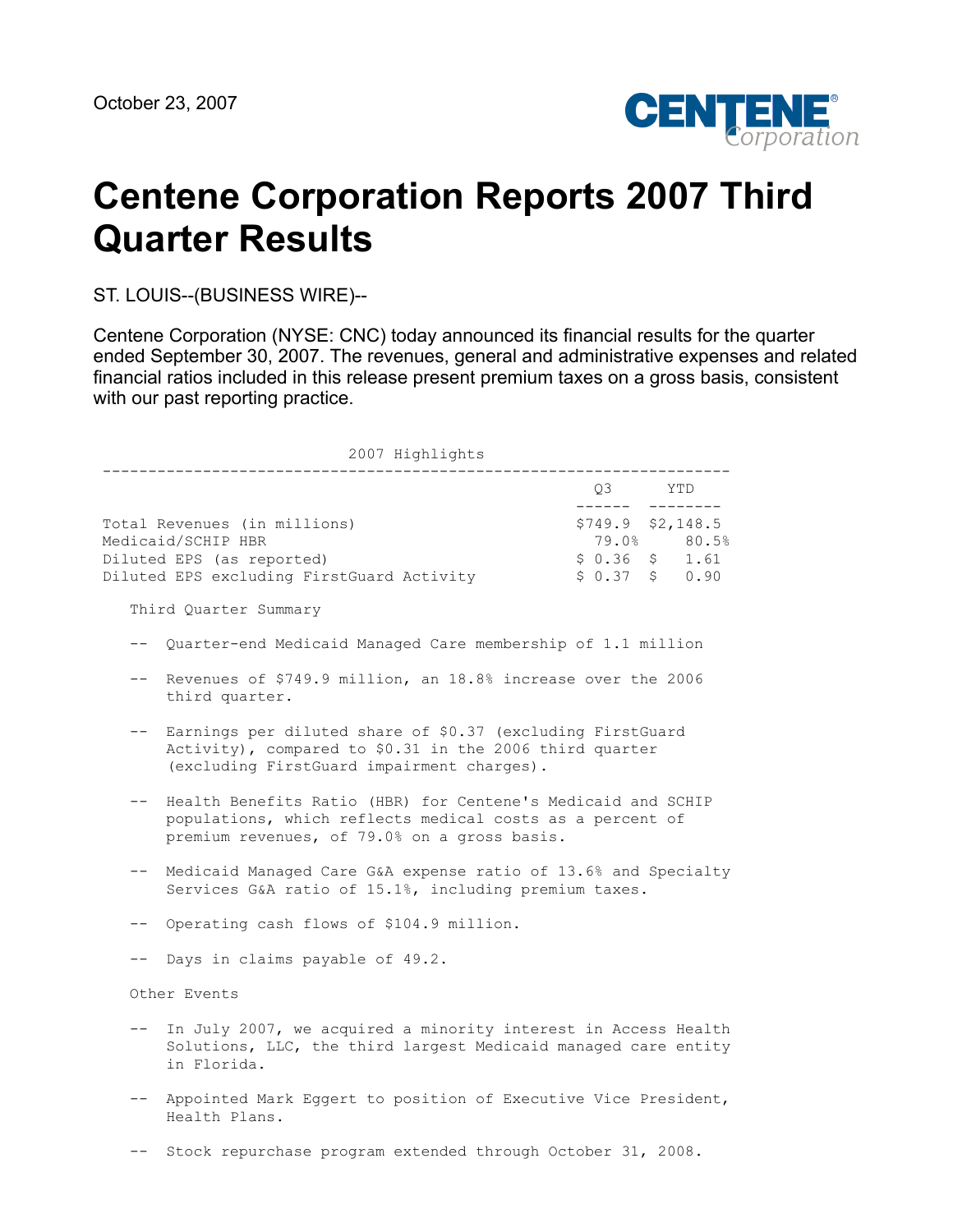Michael F. Neidorff, Centene's Chairman and Chief Executive Officer, stated, "During the third quarter, overall results for revenue, membership growth and earnings were consistent with our expectations, and our Medicaid and SCHIP HBR improved by 160 basis points sequentially.

"In Texas, we experienced growing membership in both SCHIP and in the Texas STAR Plus (SSI) program. Recently, we received notification from the state of Texas that it will launch its Foster Care program on April 1, 2008; we have worked diligently to prepare for this and look forward to serving the needs of these recipients.

"In Georgia, membership was 286,200, within our guided range. Positive momentum in cost and utilization trends in the state continue, and we recently hired Michael Cadger as our plan President and CEO. Michael Cadger brings over 30 years of relevant experience in the health and managed care industry. We are currently waiting to receive our rate increase from the state.

"We are encouraged by the opportunity in South Carolina as the state converts to full-risk later this year, as well as our entry into Florida, where we are preparing for the state's future conversion. We remain optimistic about the prospects for growth in both new and existing markets in Medicaid managed care and in our specialty businesses," concluded Neidorff.

The following table depicts membership in Centene's managed care organizations by state at September 30, 2007 and 2006:

|                     | 2007    | 2006                    |
|---------------------|---------|-------------------------|
| Georgia             | 286,200 | 252,600                 |
| Indiana             | 156,300 | 198,100                 |
| New Jersey          | 58,300  | 59,100                  |
| Ohio                | 127,500 | 88,300                  |
| South Carolina      | 29,300  |                         |
| Texas               | 347,000 | 259,900                 |
| Wisconsin           | 132,700 | 167,100                 |
| Subtotal            |         | 1, 137, 300 1, 025, 100 |
| Kansas and Missouri |         | 144,600                 |
| Total               |         | 1, 137, 300 1, 169, 700 |
|                     |         |                         |

The following table depicts membership in Centene's managed care organizations by member category at September 30, 2007 and 2006:

|                                            | 2007                             | 2006                            |
|--------------------------------------------|----------------------------------|---------------------------------|
| Medicaid<br>SCHIP<br>SSI                   | 841,600<br>223,500<br>72, 200(a) | 818,000<br>189,100<br>18,000(b) |
| Subtotal                                   | 1,137,300                        | 1,025,100                       |
| Kansas and Missouri Medicaid/SCHIP members |                                  | 144,600                         |
| Total                                      | 1,137,300                        | 1,169,700                       |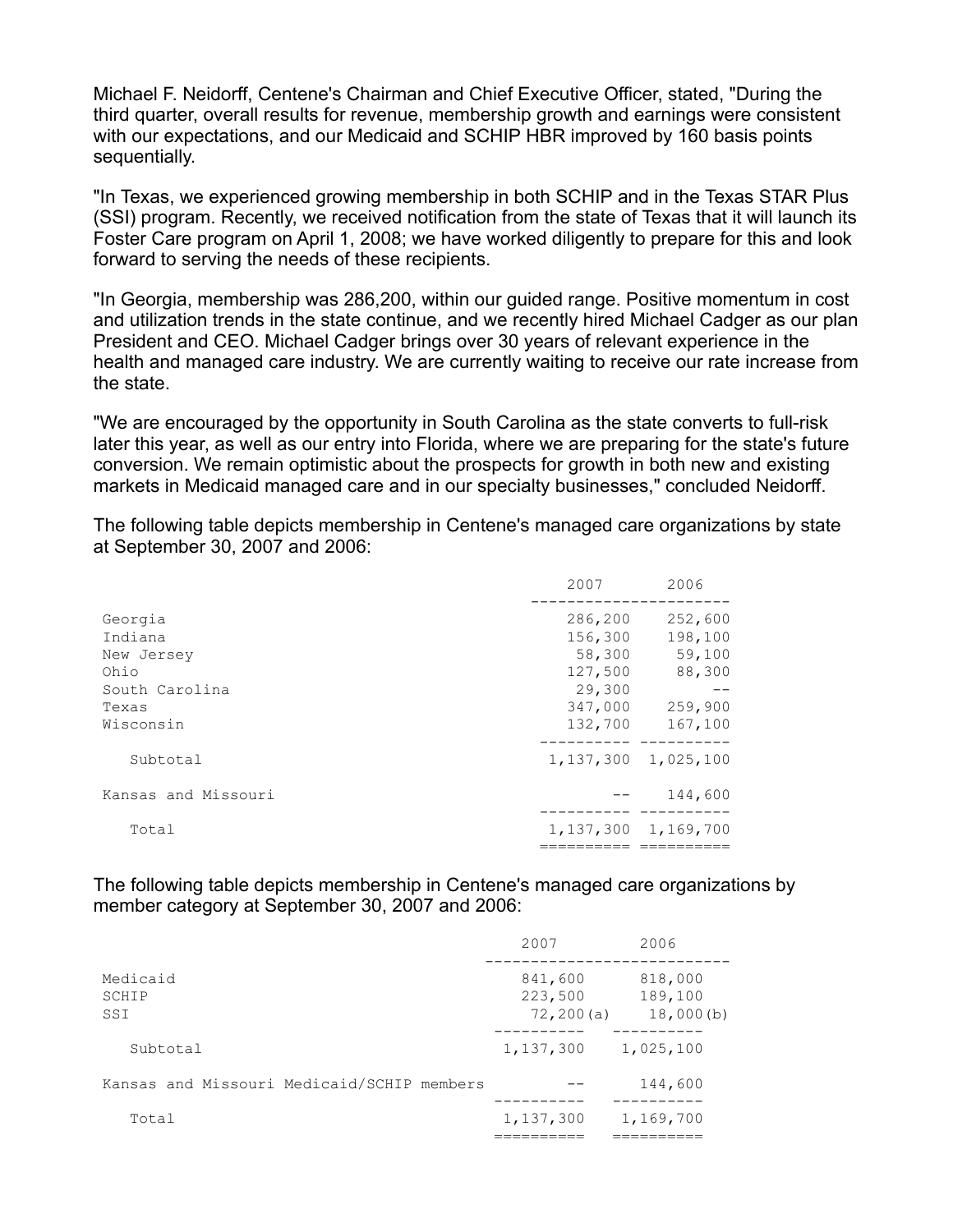Statement of Operations

 -- For the 2007 third quarter, revenues increased 18.8% to \$749.9 million from \$631.2 million in the 2006 third quarter.

----------------------------------------------------------------------

- -- The HBR for Centene's Medicaid and SCHIP populations, which reflects medical costs as a percent of premium revenues, was 79.0% on a gross basis, a decrease of 3.0% over 2006. The decrease in the current year is primarily attributable to increased premium yield and the effect of higher premium taxes combined with a moderating medical cost trend. Sequentially, our Medicaid and SCHIP HBR decreased from 80.6% in the 2007 second quarter to 79.0% because of higher premium yield combined with a continued moderate medical cost trend. The 2007 third quarter reflects expected claims reserve development and is based on consistent reserving methodology.
- -- G&A expense as a percent of revenues for the Medicaid Managed Care segment was 13.6% in the third quarter of 2007 compared to 13.1% in the third quarter of 2006. The increase in the Medicaid Managed Care G&A expense ratio for the three months ended September 30, 2007 primarily reflects increased premium taxes and start-up costs for our South Carolina and Texas Foster Care operations. Premium taxes were \$20.7 million in the 2007 third quarter and \$13.8 million in the 2006 third quarter. This increase was offset by a FirstGuard intangible asset impairment charge of \$6.0 million in the third quarter of 2006.
- -- Operating earnings were \$23.1 million, including \$0.8 million of net expense for other FirstGuard Activity. Excluding the FirstGuard Activity in 2007 and the FirstGuard non-cash impairment charges in 2006, operating earnings were \$23.9 million in 2007 compared to \$20.5 million in the 2006 third quarter.
- -- Reported GAAP earnings per diluted share were \$0.36, or \$0.37 excluding FirstGuard Activity, compared to \$0.31 in the 2006 third quarter (excluding the FirstGuard non-cash impairment charges).
- -- For the nine months ended September 30, 2007, revenues increased 35.8% to \$2.1 billion from \$1.6 billion for the same period in the prior year. Medicaid Managed Care G&A expenses as a percent of revenues increased to 13.5% in the first nine months of 2007 compared to 12.5% in the first nine months of 2006. Earnings from operations, excluding the FirstGuard Activity in 2007 and the FirstGuard non-cash impairment charges in 2006, increased to \$56.7 million in the first nine months of 2007 from \$39.4 million in the first nine months of 2006. Net earnings, excluding the FirstGuard Activity, were \$40.1 million or \$0.90 per diluted share in the first nine months of 2007.

Balance Sheet and Cash Flow

At September 30, 2007, the Company had cash and investments of \$639.5 million, including \$593.6 million held by its regulated entities and \$45.9 million held by its unregulated entities.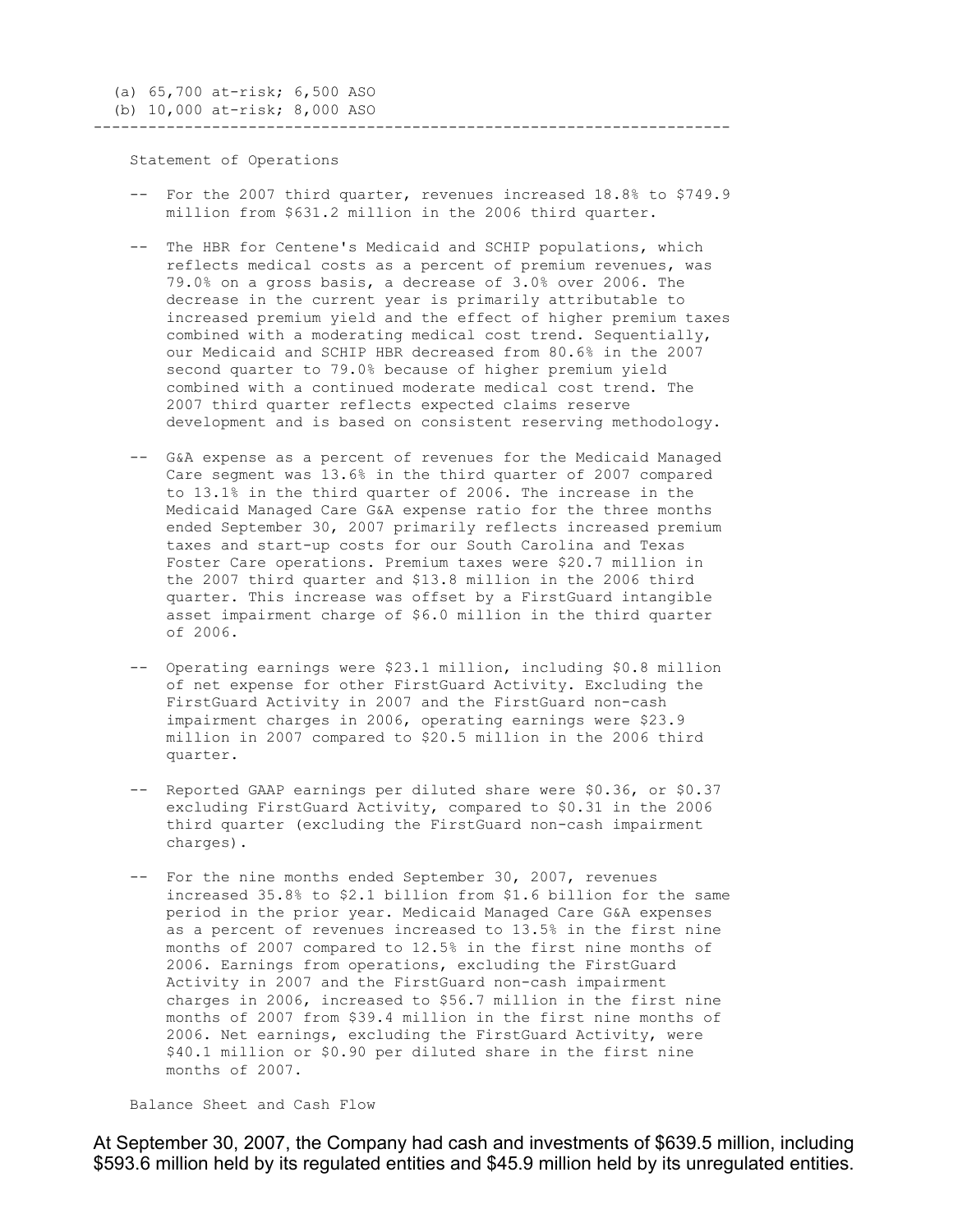Medical claims liabilities totaled \$316.6 million, representing 49.2 days in claims payable. Total debt was \$202.1 million and debt to capitalization was 33.1%.

A reconciliation of the Company's change in days in claims payable from the immediately preceding quarter-end is presented below:

| Days in claims payable, September 30, 2007 | 49.2 |
|--------------------------------------------|------|
|                                            |      |
| Specialty segment                          | 0.5  |
| Increase in days receipt to paid           | 0.6  |
| Change in provider accruals                | 1.3  |
| Days in claims payable, June 30, 2007      | 46.8 |

## **Outlook**

The table below depicts the Company's guidance for the 2007 fourth quarter and full year.

|                                                                                         | 04 2007 (1) 2007 (1)                                        |  |
|-----------------------------------------------------------------------------------------|-------------------------------------------------------------|--|
|                                                                                         | Low High Low<br>High                                        |  |
| Revenue (in millions)<br>Earnings per diluted share<br>(1) Excludes FirstGuard Activity | $$770$ \$ 780 \$2,915 \$2,930<br>\$0.46\$50.51\$51.36\$1.41 |  |

Eric R. Slusser, Centene's Chief Financial Officer, stated, "The 2007 fourth quarter and full year guidance reflects our expectation for the Georgia rate increase. The high end of our guidance range was reduced to reflect our current rate expectations. As mentioned in our second quarter 2007 earnings call, the 2008 guidance will be announced in early December."

## Stock Repurchase Authorization

On October 22, 2007, the Company's Board of Directors extended the expiration date of the Company's stock repurchase program to October 31, 2008. The program would have expired October 31, 2007. The program authorizes the repurchase of up to 4,000,000 shares of the Company's common stock from time to time on the open market or through privately negotiated transactions.

# Conference Call

As previously announced, the Company will host a conference call Tuesday, October 23, 2007, at 8:30 A.M. (Eastern Time) to review the financial results for the third quarter ended September 30, 2007, and to discuss its business outlook. Michael F. Neidorff and Eric R. Slusser will host the conference call. Investors are invited to participate in the conference call by dialing 800-273-1254 in the U.S. and Canada, 706-679-8592 from abroad, or via a live internet broadcast on the Company's website at [www.centene.com](http://www.centene.com/), under the Investor Relations section. A replay will be available for on-demand listening shortly after the completion of the call until 11:59 P.M. (Eastern Time) on November 6, 2007 at the aforementioned URL, or by dialing 800-642-1687 in the U.S. and Canada, or 706-645-9291 from abroad, and entering access code 16108117.

Non-GAAP Financial Presentation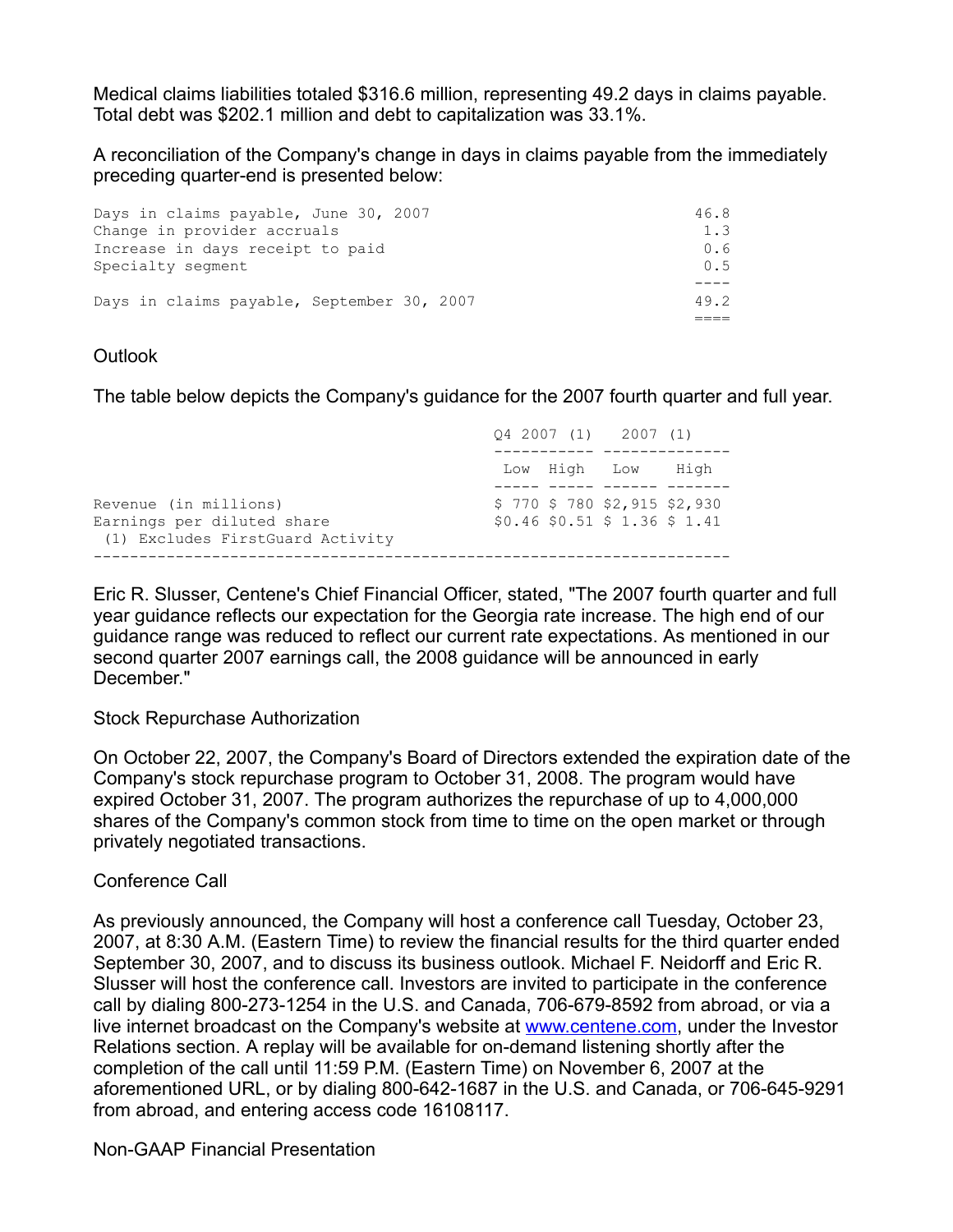The Company is providing certain non-GAAP financial measures in this release as the Company believes these figures are helpful in allowing individuals to more accurately assess the ongoing nature of the Company's operations and measure the Company's performance more consistently.

The 2007 non-GAAP information presented above in the "highlights" table, third bullet under "Third Quarter Summary" and fourth through sixth bullets under "Statement of Operations" excludes the activity for the Kansas and Missouri health plans, collectively, FirstGuard Activity. This exclusion has been made in the non-GAAP financial measures as management believes the 2007 results of the Kansas and Missouri health plans are not indicative of future company operations.

The 2006 non-GAAP information presented above in the third bullet under "Third Quarter Summary" and fourth through sixth bullets under "Statement of Operations" excludes the FirstGuard non-cash goodwill and intangible asset impairment charges related to the loss of our Kansas contract. This exclusion has been made in the non-GAAP financial measures as management believes this charge is an unusual event.

The Company uses the presented non-GAAP financial measures internally to focus management on period-to-period changes in the Company's core business operations. Therefore, the Company believes this information is meaningful in addition to the information contained in the GAAP presentation of financial information. The presentation of this additional non-GAAP financial information is not intended to be considered in isolation or as a substitute for the financial information prepared and presented in accordance with GAAP.

The following tables reconcile the Company's Statement of Operations for the three and nine months ended September 30, 2007 and 2006 on a GAAP basis to a non-GAAP basis. The 2007 non-GAAP basis excludes the FirstGuard Activity and the 2006 non-GAAP basis excludes the FirstGuard non-cash goodwill and intangible asset impairment charges related to the loss of our Kansas contract (in thousands, except share data).

|                                                     | Three Months Ended<br>September 30, 2007 |                                      |             |  |  |  |
|-----------------------------------------------------|------------------------------------------|--------------------------------------|-------------|--|--|--|
|                                                     |                                          | FirstGuard<br>GAAP Activity Non-GAAP |             |  |  |  |
| Total revenues<br>Expenses:                         |                                          | $$749,949$ $$61$ $$749,888$          |             |  |  |  |
| Medical costs                                       |                                          | 592, 128 745 591, 383                |             |  |  |  |
| Cost of services                                    | 13,622                                   |                                      | $-- 13,622$ |  |  |  |
| General and administrative expenses                 |                                          | 121, 139 167 120, 972                |             |  |  |  |
| Total operating expenses                            |                                          | 726,889 912 725,977                  |             |  |  |  |
| Earnings (loss) from operations 23,060 (851) 23,911 |                                          |                                      |             |  |  |  |
| Investment and other income, net                    |                                          | $2,181$ -- 2,181                     |             |  |  |  |
| Earnings (loss) before income                       |                                          |                                      |             |  |  |  |
| taxes                                               |                                          | 25, 241 (851) 26, 092                |             |  |  |  |
| Income tax expense (benefit)                        |                                          | $9,305$ (323) $9,628$                |             |  |  |  |
| Net earnings (loss)                                 |                                          | $$15,936$ $$(528) $16,464$           |             |  |  |  |
|                                                     |                                          |                                      |             |  |  |  |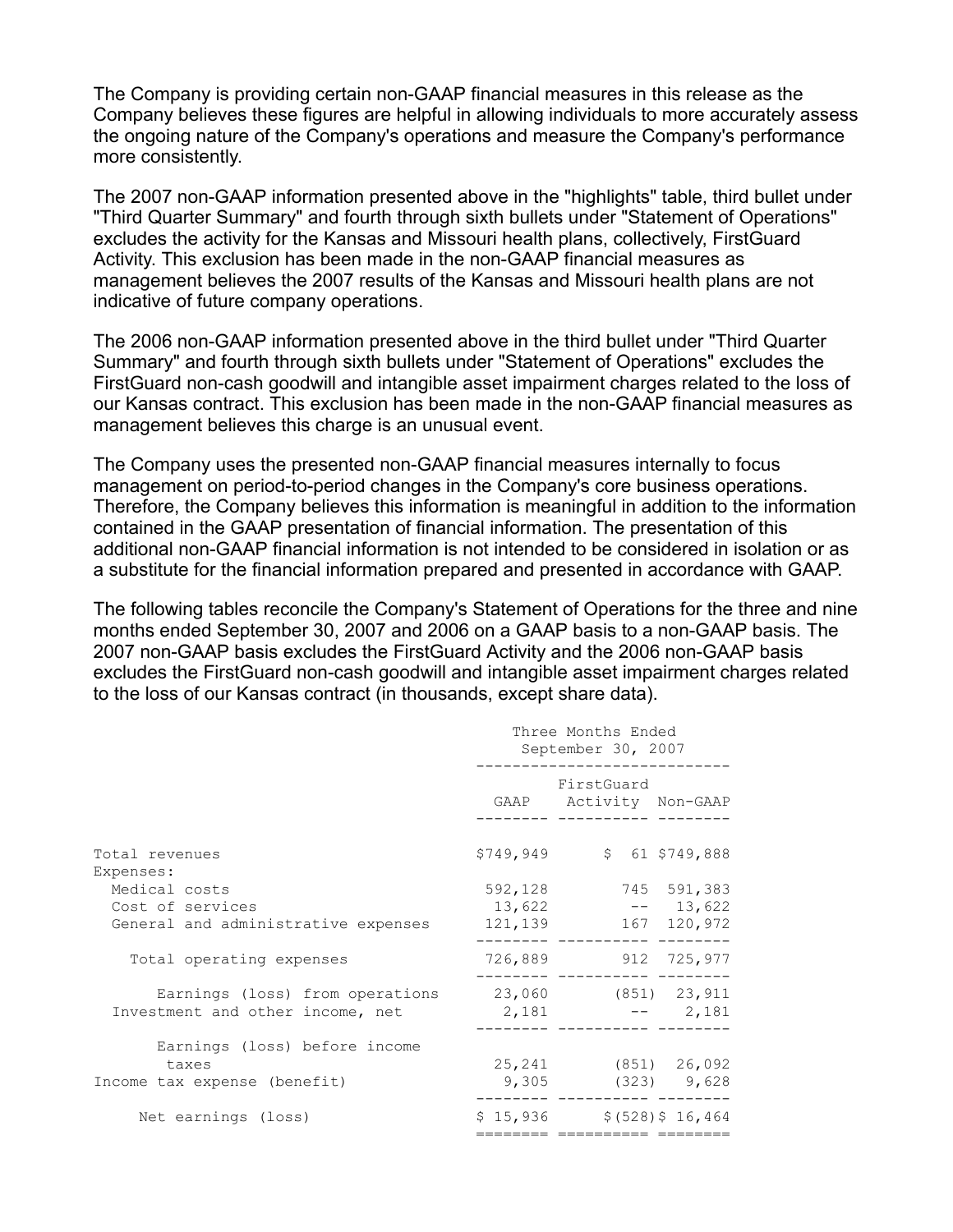Diluted earnings per common share  $\qquad \qquad$  \$ 0.36 \$ 0.37

|                                                                                                                                          |                                                                      | Nine Months Ended<br>September 30, 2007 |  |                                                               |
|------------------------------------------------------------------------------------------------------------------------------------------|----------------------------------------------------------------------|-----------------------------------------|--|---------------------------------------------------------------|
|                                                                                                                                          | GAAP Activity Non-GAAP                                               | FirstGuard                              |  |                                                               |
| Total revenues<br>Expenses:                                                                                                              | $$2,148,522 \t$ 6,669 $2,141,853$                                    |                                         |  |                                                               |
| Medical costs                                                                                                                            | 1,702,396 7,347 1,695,049                                            |                                         |  |                                                               |
| Cost of services                                                                                                                         | 45,922                                                               |                                         |  | $--$ 45,922                                                   |
| General and administrative expenses 350,601 6,465 344,136                                                                                |                                                                      |                                         |  |                                                               |
| Gain on sale of FirstGuard Missouri (7,472) (7,472) -                                                                                    |                                                                      |                                         |  |                                                               |
| Total operating expenses                                                                                                                 | 2,091,447 6,340 2,085,107<br>___________ ____________ _____          |                                         |  |                                                               |
| Earnings (loss) from                                                                                                                     |                                                                      |                                         |  |                                                               |
| operations                                                                                                                               |                                                                      |                                         |  | 57,075 329 56,746                                             |
| Investment and other income, net                                                                                                         | $5,285$ $(2,156)$ $7,441$                                            |                                         |  |                                                               |
| Earnings (loss) before income                                                                                                            |                                                                      |                                         |  |                                                               |
| taxes                                                                                                                                    | 62,360 (1,827) 64,187                                                |                                         |  |                                                               |
| Income tax expense (benefit)                                                                                                             |                                                                      |                                         |  | $(9,569)$ $(33,660)$ $24,091$<br>------- --------- ---------- |
| Net earnings (loss)                                                                                                                      | $$71,929$ $$31,833$ $$40,096$                                        |                                         |  |                                                               |
| Diluted earnings per common share \$ 1.61                                                                                                | __________ ___________ ______                                        |                                         |  | \$0.90                                                        |
|                                                                                                                                          |                                                                      |                                         |  |                                                               |
|                                                                                                                                          |                                                                      | Three Months Ended                      |  |                                                               |
|                                                                                                                                          |                                                                      | September 30, 2006<br>_______________   |  |                                                               |
|                                                                                                                                          |                                                                      | FirstGuard                              |  |                                                               |
|                                                                                                                                          |                                                                      | Impairment                              |  | GAAP Charges Non-GAAP                                         |
|                                                                                                                                          |                                                                      |                                         |  |                                                               |
| Total revenues                                                                                                                           | $$631, 249$ $$$ -- \$631, 249                                        |                                         |  |                                                               |
| Expenses:                                                                                                                                |                                                                      |                                         |  |                                                               |
| Medical costs<br>Cost of services                                                                                                        | 501,350<br>15,373                                                    |                                         |  | $-- 501,350$<br>$-- 15,373$                                   |
| General and administrative expenses                                                                                                      | 99,984 (5,993) 93,991                                                |                                         |  |                                                               |
| Impairment loss                                                                                                                          |                                                                      |                                         |  | 81,098 (81,098) --                                            |
| Total operating expenses                                                                                                                 | -------- ----------- ----<br>697,805 (87,091) 610,714                |                                         |  |                                                               |
|                                                                                                                                          |                                                                      |                                         |  |                                                               |
| Earnings (loss) from operations (66,556) 87,091 20,535<br>tment and other income, net 1,543 -- 1,543<br>Investment and other income, net |                                                                      |                                         |  |                                                               |
|                                                                                                                                          | -------- ----------- -------                                         |                                         |  |                                                               |
| Earnings (loss) before income                                                                                                            |                                                                      |                                         |  |                                                               |
| taxes<br>Income tax expense                                                                                                              |                                                                      |                                         |  | $(65, 013)$ 87,091 22,078<br>$6,180$ $2,098$ $8,278$          |
|                                                                                                                                          | __________ ____________ _______                                      |                                         |  |                                                               |
| Net earnings (loss)                                                                                                                      | $$(71, 193)$ $$84, 993$ $$13, 800$<br>========= =========== ======== |                                         |  |                                                               |
| Diluted earnings (loss) per common                                                                                                       |                                                                      |                                         |  |                                                               |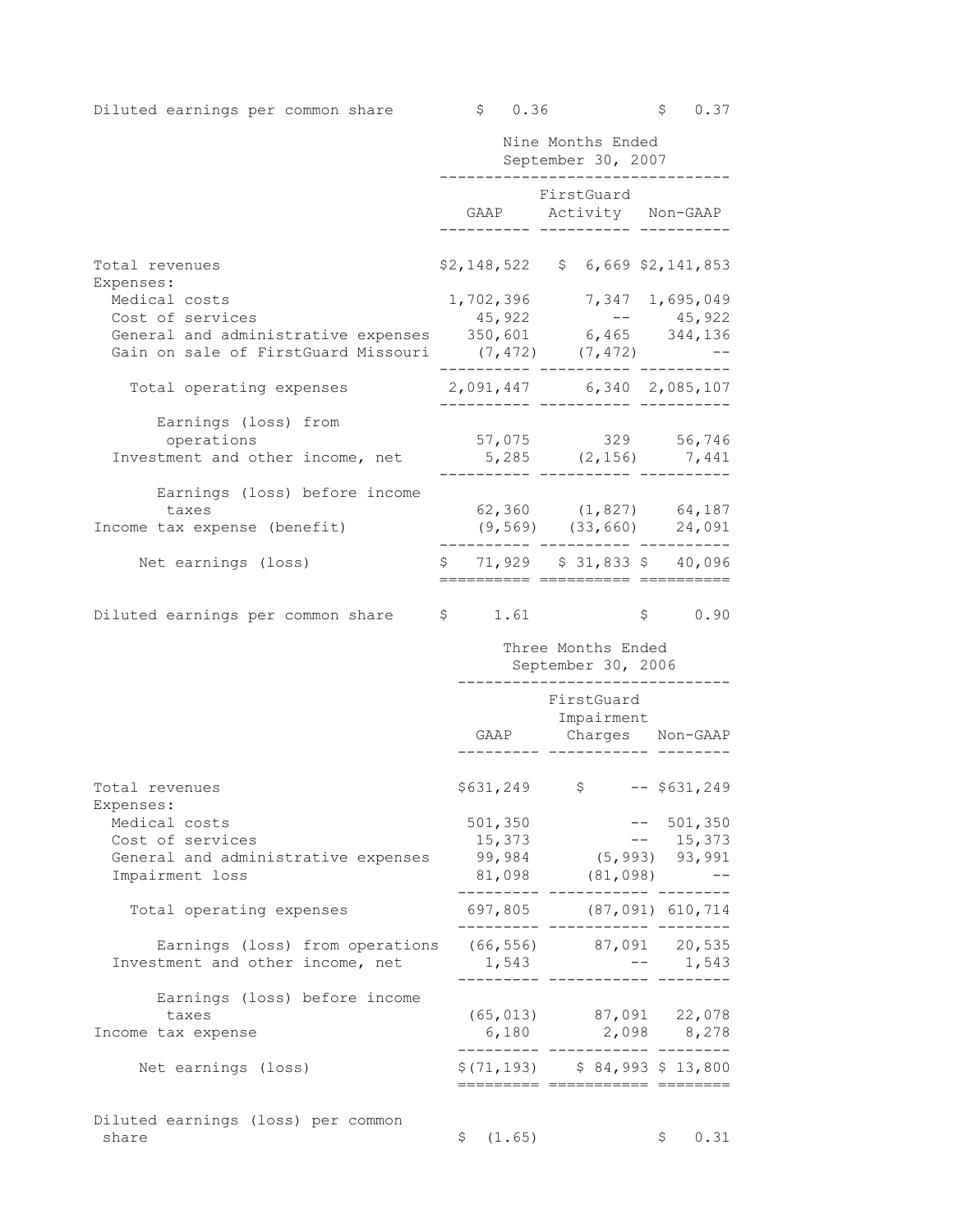|                                                                        | Nine Months Ended<br>September 30, 2006 |                                                   |                |  |  |  |  |
|------------------------------------------------------------------------|-----------------------------------------|---------------------------------------------------|----------------|--|--|--|--|
|                                                                        |                                         | FirstGuard<br>Impairment<br>GAAP Charges Non-GAAP |                |  |  |  |  |
| Total revenues<br>Expenses:                                            |                                         | $$1,581,620$ $$$ -- \$1,581,620                   |                |  |  |  |  |
| Medical costs                                                          | 1,263,251                               |                                                   | $-- 1,263,251$ |  |  |  |  |
| Cost of services                                                       | 45,278                                  |                                                   | $-- 45,278$    |  |  |  |  |
| General and administrative                                             |                                         |                                                   |                |  |  |  |  |
| expenses                                                               |                                         | 239,647 (5,993) 233,654                           |                |  |  |  |  |
| Impairment loss                                                        |                                         | 81,098 (81,098)                                   |                |  |  |  |  |
| Total operating expenses                                               |                                         | 1,629,274 (87,091) 1,542,183                      |                |  |  |  |  |
| Earnings (loss) from<br>operations<br>Investment and other income, net | 4,520                                   | $(47, 654)$ 87,091 39,437                         | $-- 4,520$     |  |  |  |  |
| Earnings (loss) before income<br>taxes                                 |                                         | $(43, 134)$ 87,091 43,957                         |                |  |  |  |  |
| Income tax expense                                                     |                                         | 14,328 2,098                                      | 16,426         |  |  |  |  |
| Net earnings (loss)                                                    |                                         | $$$ (57,462) $$$ 84,993 $$$ 27,531                |                |  |  |  |  |
| Diluted earnings (loss) per common<br>share                            | \$(1.33)                                |                                                   | \$0.62         |  |  |  |  |

# Premium Tax Presentation

The Company reports premium taxes as a component of revenues and general and administrative expenses, or on a gross basis. Effective with the reporting of our results for the fourth quarter of 2007, the Company intends to report premium taxes on the face of the statement of operations as a component of revenues and a component of operating expenses. The following statement of operations, for the three months ended September 30, 2007 and 2006, displays the intended format.

|                                                                                                                                                                                                                                 | Three Months Ended<br>September 30,   |
|---------------------------------------------------------------------------------------------------------------------------------------------------------------------------------------------------------------------------------|---------------------------------------|
| 2007 — 2007 — 2007 — 2007 — 2007 — 2007 — 2007 — 2007 — 2008 — 2008 — 2008 — 2008 — 2008 — 2008 — 2008 — 2008 — 2008 — 2008 — 2008 — 2008 — 2008 — 2008 — 2008 — 2008 — 2008 — 2008 — 2008 — 2008 — 2008 — 2008 — 2008 — 2008 — | 2006                                  |
|                                                                                                                                                                                                                                 | (Unaudited)                           |
| \$709,516<br>20,737<br>19,696                                                                                                                                                                                                   | \$596,831<br>13,830<br>20,588         |
| 749,949                                                                                                                                                                                                                         | 631,249                               |
| 592,128<br>13,622<br>100,402                                                                                                                                                                                                    | 501,350<br>15,373<br>86,154<br>13,830 |
|                                                                                                                                                                                                                                 | 20,737                                |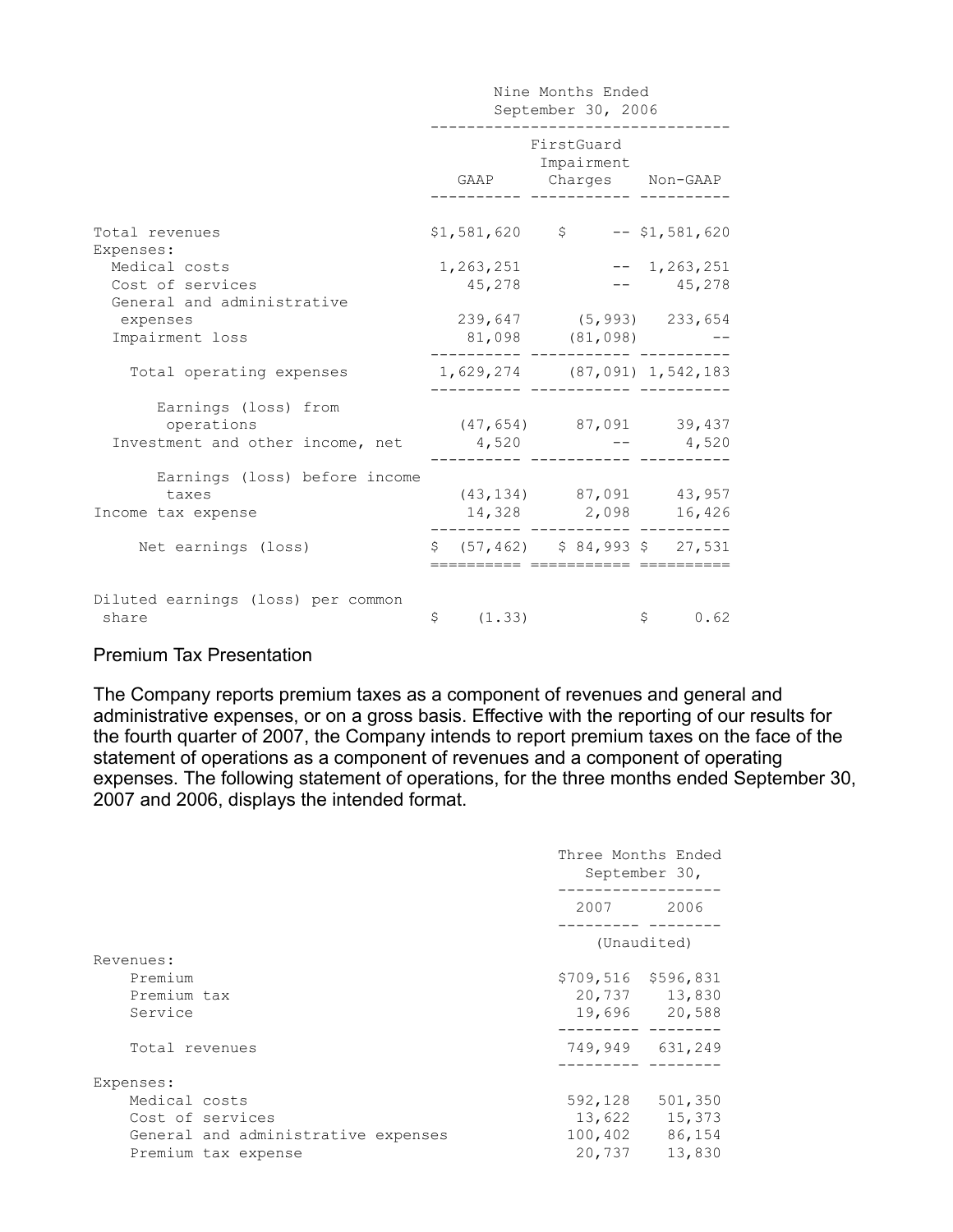| Impairment loss                                            |                       | 81,098                         |
|------------------------------------------------------------|-----------------------|--------------------------------|
| Total operating expenses                                   |                       | 726,889 697,805                |
| Earnings (loss) from operations<br>Other income (expense): |                       | 23,060 (66,556)                |
| Investment and other income<br>Interest expense            | 6,352                 | 4,625<br>$(4, 171)$ $(3, 082)$ |
| Earnings (loss) before income taxes<br>Income tax expense  | 9,305                 | 25, 241 (65, 013)<br>6,180     |
| Net earnings (loss)                                        | $$15,936$ $$(71,193)$ |                                |

The Company also intends to alter the definition of its HBR and G&A ratios to a net basis. On a net basis, the HBR is calculated as Medical costs divided by Premium revenues. On a net basis, the G&A ratio is recorded as G&A expense divided by the sum of Premium revenue and Service revenue. The following table shows the Company's Medicaid/SCHIP HBR and the Medicaid Managed Care G&A ratio on a gross basis as reported as well as on a net basis for analytical purposes.

|              | thousands)  | Premium Medicaid/SCHIP Medicaid<br>Taxes (in Taxes HBR Managed Care |  | G&A Ratio                              |     |  |
|--------------|-------------|---------------------------------------------------------------------|--|----------------------------------------|-----|--|
|              |             |                                                                     |  | Current Net Current<br>(Gross) (Gross) | Net |  |
| 2007         |             |                                                                     |  |                                        |     |  |
| Q1           |             | \$18,216 82.3% 84.8% 13.0% 10.5%                                    |  |                                        |     |  |
| Q2           |             | 19,874 80.6 83.1 14.0 11.5                                          |  |                                        |     |  |
| Q3           |             | 20,737 79.0 81.5 13.6 11.0                                          |  |                                        |     |  |
| Year to Date | =========== | \$58,827 80.5 83.0 13.5 11.0                                        |  |                                        |     |  |
| 2006         |             |                                                                     |  |                                        |     |  |
| Q1           |             | $$4,305$ $82.8$ $83.7$ $11.9$ $11.0$                                |  |                                        |     |  |
| Q2           |             | 6,876 84.0 85.3 12.3 11.0                                           |  |                                        |     |  |
| Q3           |             | 13,830 82.0 84.0 13.1 11.0                                          |  |                                        |     |  |
| Q4           |             | 17,442 82.1 84.4 12.7 10.4                                          |  |                                        |     |  |
| Total Year   |             | \$42,453 82.6 84.3 12.6 10.8                                        |  |                                        |     |  |
|              | =========== |                                                                     |  |                                        |     |  |

# About Centene Corporation

Centene Corporation is a leading multi-line healthcare enterprise that provides programs and related services to individuals receiving benefits under Medicaid, including the State Children's Health Insurance Program (SCHIP) and Supplemental Security Income (SSI). The Company operates health plans in Florida, Georgia, Indiana, New Jersey, Ohio, South Carolina, Texas and Wisconsin. In addition, the Company contracts with other healthcare and commercial organizations to provide specialty services including behavioral health, health management, long-term care, managed vision, nurse triage, pharmacy benefits management and treatment compliance. Information regarding Centene is available via the Internet at [www.centene.com](http://www.centene.com/).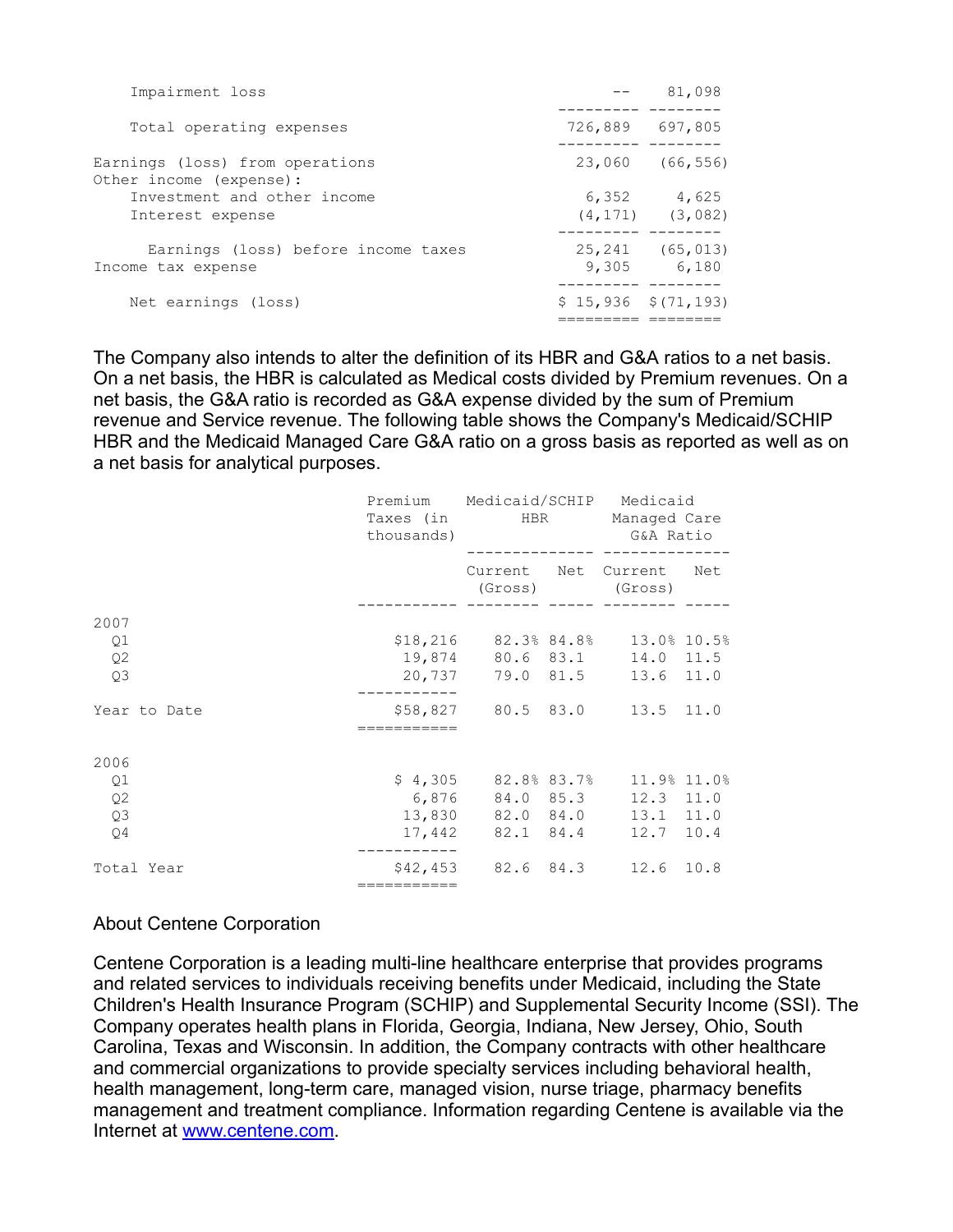The information provided in this press release contains forward-looking statements that relate to future events and future financial performance of Centene. Subsequent events and developments may cause the Company's estimates to change. The Company disclaims any obligation to update this forward-looking financial information in the future. Readers are cautioned that matters subject to forward-looking statements involve known and unknown risks and uncertainties, including economic, regulatory, competitive and other factors that may cause Centene's or its industry's actual results, levels of activity, performance or achievements to be materially different from any future results, levels of activity, performance or achievements expressed or implied by these forward-looking statements. Actual results may differ from projections or estimates due to a variety of important factors, including Centene's ability to accurately predict and effectively manage health benefits and other operating expenses, competition, changes in healthcare practices, changes in federal or state laws or regulations, inflation, provider contract changes, new technologies, reduction in provider payments by governmental payors, major epidemics, disasters and numerous other factors affecting the delivery and cost of healthcare. The expiration, cancellation or suspension of Centene's Medicaid Managed Care contracts by state governments would also negatively affect Centene.

#### CENTENE CORPORATION AND SUBSIDIARIES

#### CONSOLIDATED BALANCE SHEETS (In thousands, except share data)

|                                                                                                                                                 | September 30, December 31,<br>2007 |             | 2006    |                                 |     |
|-------------------------------------------------------------------------------------------------------------------------------------------------|------------------------------------|-------------|---------|---------------------------------|-----|
|                                                                                                                                                 |                                    | (Unaudited) |         |                                 |     |
| ASSETS                                                                                                                                          |                                    |             |         |                                 |     |
| Current assets:                                                                                                                                 |                                    |             |         |                                 |     |
| Cash and cash equivalents<br>Premium and related receivables<br>Short-term investments, at fair value<br>(amortized cost \$48,312 and \$67,199, |                                    |             | 84,813  | $$275,048$ $$271,047$<br>91,664 |     |
| respectively)                                                                                                                                   |                                    |             |         | 48,095 66,921                   |     |
| Other current assets                                                                                                                            |                                    |             |         | 42,496 22,189                   |     |
| Total current assets<br>Long-term investments, at fair value<br>(amortized cost \$288,732 and \$146,980,                                        |                                    |             |         | 450,452 451,821                 |     |
| respectively)<br>Restricted deposits, at fair value<br>(amortized cost \$26,667 and \$25,422,                                                   |                                    |             | 289,608 | 145,417                         |     |
| respectively)                                                                                                                                   |                                    |             |         | 26,804 25,265                   |     |
| Property, software and equipment, net                                                                                                           |                                    |             | 139,671 | 110,688                         |     |
| Goodwill                                                                                                                                        |                                    |             | 133,151 | 135,877                         |     |
| Other intangible assets, net                                                                                                                    |                                    |             |         | 13,829 16,202                   |     |
| Other assets                                                                                                                                    |                                    |             |         | 32,725 9,710                    |     |
| Total assets                                                                                                                                    |                                    |             |         | $$1,086,240$ $$894,980$         |     |
| LIABILITIES AND STOCKHOLDERS' EQUITY<br>Current liabilities:                                                                                    |                                    |             |         |                                 |     |
| Medical claims liabilities                                                                                                                      |                                    |             |         | $$316,617$ $$280,441$           |     |
| Accounts payable and accrued expenses                                                                                                           |                                    |             |         | 102,728 72,723                  |     |
| Unearned revenue                                                                                                                                |                                    |             |         | 44,496<br>33,816                |     |
| Current portion of long-term debt                                                                                                               |                                    |             | 998     |                                 | 971 |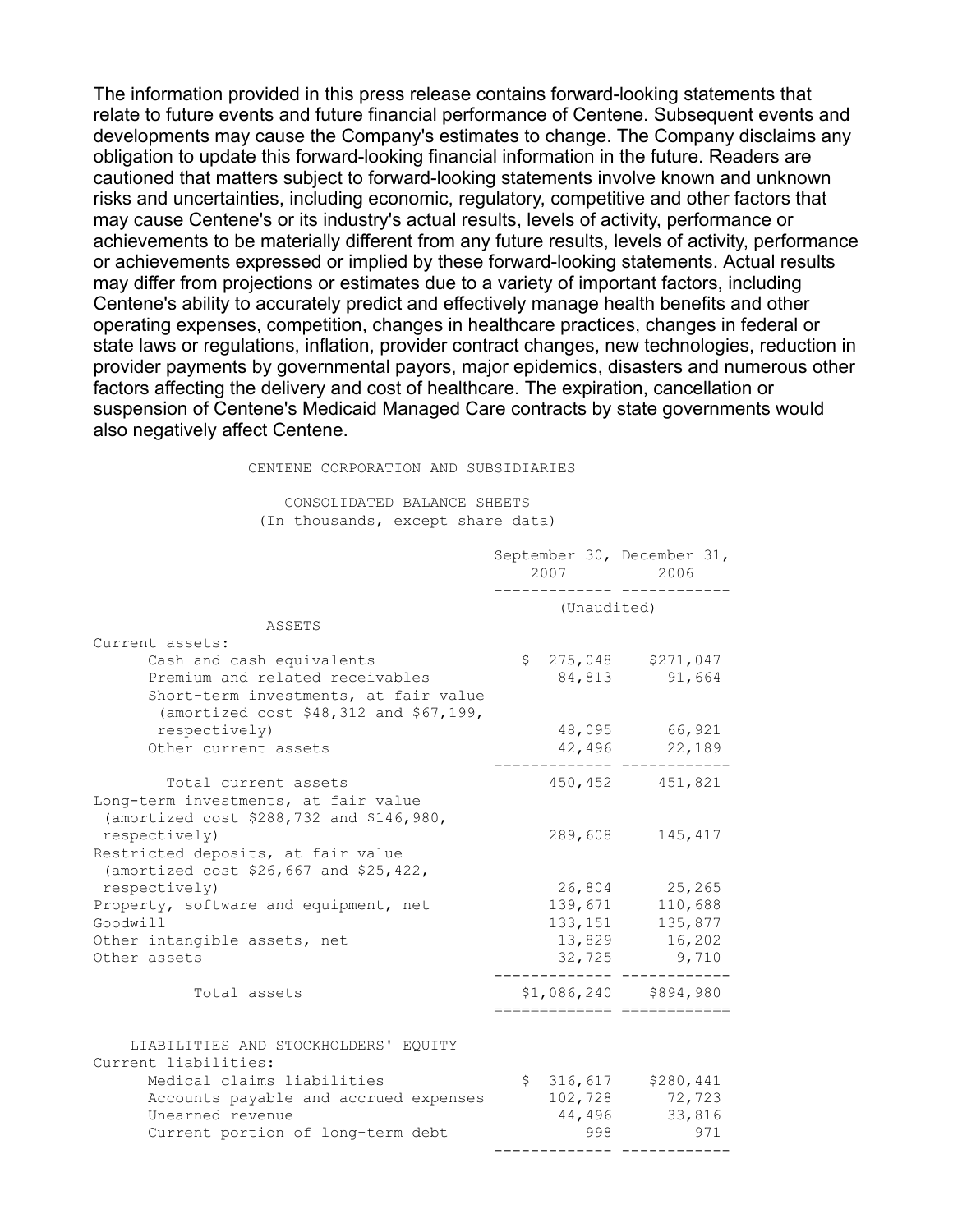| Total current liabilities             | 464,839                 | 387,951         |
|---------------------------------------|-------------------------|-----------------|
| Long-term debt                        | 201,140                 | 174,646         |
| Other liabilities                     | 11,712                  | 5,960           |
| Total liabilities                     | 677,691                 | 568,557         |
| Stockholders' equity:                 |                         |                 |
| Common stock, \$.001 par value;       |                         |                 |
| authorized 100,000,000 shares; issued |                         |                 |
| and outstanding 43,496,447 and        |                         |                 |
| 43,369,918 shares, respectively       | 44                      | 44              |
| Additional paid-in capital            |                         | 217,746 209,340 |
| Accumulated other comprehensive       |                         |                 |
| income:                               |                         |                 |
| Unrealized gain (loss) on             |                         |                 |
| investments, net of tax               |                         | 493 (1,251)     |
| Retained earnings                     | 190,266                 | 118,290         |
| Total stockholders' equity            |                         | 408,549 326,423 |
|                                       |                         |                 |
| Total liabilities and                 |                         |                 |
| stockholders' equity                  | $$1,086,240$ $$894,980$ |                 |
|                                       | -----------             |                 |

## CENTENE CORPORATION AND SUBSIDIARIES

## CONSOLIDATED STATEMENTS OF OPERATIONS (In thousands, except share data)

|                                                                                     | Three Months Ended<br>September 30, |         |  |                                | Nine Months Ended<br>September 30, |                            |  |  |
|-------------------------------------------------------------------------------------|-------------------------------------|---------|--|--------------------------------|------------------------------------|----------------------------|--|--|
|                                                                                     |                                     |         |  | 2007 2006                      | 2007 2006                          |                            |  |  |
|                                                                                     |                                     |         |  | (Unaudited)                    |                                    | (Unaudited)                |  |  |
| Revenues:                                                                           |                                     |         |  |                                |                                    |                            |  |  |
| Premium<br>Service                                                                  |                                     | 19,696  |  | $$730,253$ \$610,661<br>20,588 | \$2,087,219<br>61,303              | \$1,522,302<br>59,318      |  |  |
| Total revenues                                                                      |                                     | 749,949 |  |                                | 631,249 2,148,522 1,581,620        |                            |  |  |
| Expenses:                                                                           |                                     |         |  |                                |                                    |                            |  |  |
| Medical costs<br>Cost of services                                                   |                                     | 13,622  |  | 592,128 501,350<br>15,373      | 1,702,396                          | 1,263,251<br>45,922 45,278 |  |  |
| General and<br>administrative                                                       |                                     |         |  |                                |                                    |                            |  |  |
| expenses                                                                            |                                     | 121,139 |  | 99,984                         | 350,601                            | 239,647                    |  |  |
| Impairment loss<br>Gain on sale of<br>FirstGuard                                    |                                     |         |  | 81,098                         |                                    | 81,098                     |  |  |
| Missouri                                                                            |                                     |         |  |                                | (7, 472)                           |                            |  |  |
| Total operating<br>expenses                                                         |                                     | 726,889 |  |                                | 697,805 2,091,447 1,629,274        |                            |  |  |
| Earnings (loss)<br>from operations<br>Other income<br>(expense) :<br>Investment and |                                     |         |  |                                | 23,060 (66,556) 57,075             | (47, 654)                  |  |  |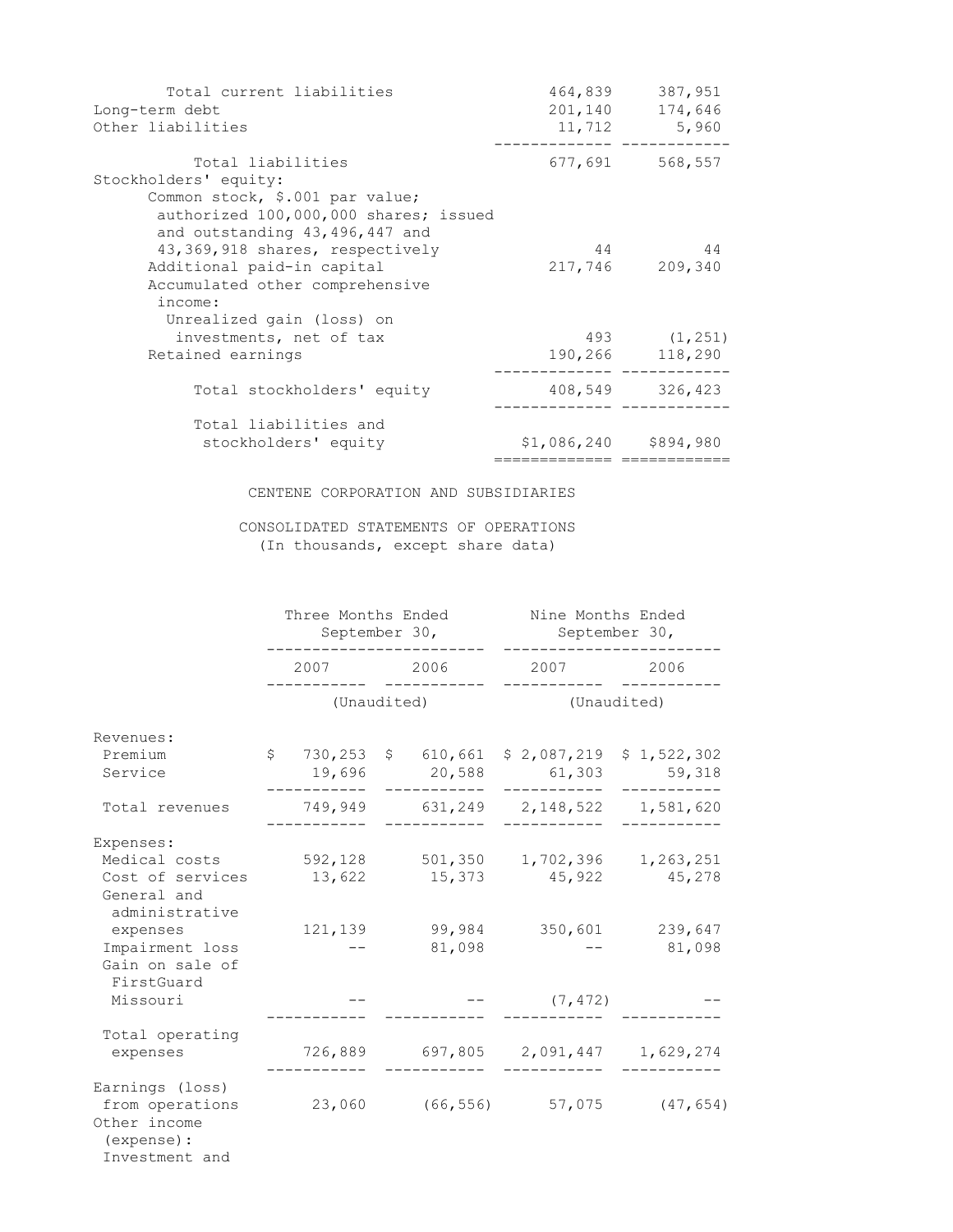| other income<br>Interest expense (4,171) (3,082) (11,516) (7,536)                                                           |                                                                                                  |                |              | 6,352 $4,625$ 16,801 12,056                                                  |                                             |                  |
|-----------------------------------------------------------------------------------------------------------------------------|--------------------------------------------------------------------------------------------------|----------------|--------------|------------------------------------------------------------------------------|---------------------------------------------|------------------|
| Earnings (loss)<br>before income                                                                                            |                                                                                                  |                |              |                                                                              |                                             |                  |
| taxes                                                                                                                       |                                                                                                  |                |              | 25, 241 (65, 013) 62, 360 (43, 134)                                          |                                             |                  |
| Income tax expense<br>(benefit)                                                                                             |                                                                                                  |                | ------------ | $9,305$ 6,180 (9,569) 14,328                                                 |                                             |                  |
| Net earnings                                                                                                                |                                                                                                  |                |              |                                                                              |                                             |                  |
| (loss)                                                                                                                      |                                                                                                  |                |              |                                                                              | $$15,936$ $$(71,193)$ $$71,929$ $$(57,462)$ |                  |
| Earnings per<br>share:<br>Basic earnings<br>(loss) per                                                                      |                                                                                                  |                |              |                                                                              |                                             |                  |
| common share \$<br>Diluted earnings                                                                                         |                                                                                                  |                |              | $0.37 \quad \xi \qquad (1.65) \quad \xi \qquad 1.65 \quad \xi \qquad (1.33)$ |                                             |                  |
| (loss) per<br>common share                                                                                                  | $\mathsf{S}$                                                                                     |                |              |                                                                              |                                             |                  |
| Weighted average<br>number of shares<br>outstanding:<br>Basic<br>Diluted                                                    | 43,532,832  43,219,053  43,528,201  43,126,062<br>44,628,560  43,219,053  44,787,981  43,126,062 |                |              |                                                                              |                                             |                  |
|                                                                                                                             |                                                                                                  |                |              |                                                                              |                                             |                  |
|                                                                                                                             | CENTENE CORPORATION AND SUBSIDIARIES                                                             |                |              |                                                                              |                                             |                  |
|                                                                                                                             | CONSOLIDATED STATEMENTS OF CASH FLOWS                                                            | (In thousands) |              |                                                                              |                                             |                  |
|                                                                                                                             |                                                                                                  |                |              | Nine Months Ended September 30,                                              |                                             |                  |
|                                                                                                                             |                                                                                                  |                |              | 2007                                                                         | 2006<br>____________                        |                  |
|                                                                                                                             |                                                                                                  |                |              | (Unaudited)                                                                  |                                             |                  |
| Cash flows from operating activities:<br>Net earnings (loss)<br>Adjustments to reconcile net<br>earnings (loss) to net cash |                                                                                                  |                | Ş            | $71,929$ \$                                                                  |                                             | (57, 462)        |
| provided by operating activities --                                                                                         |                                                                                                  |                |              |                                                                              |                                             |                  |
| Depreciation and amortization<br>Stock compensation expense                                                                 |                                                                                                  |                |              | 20,381<br>11,753                                                             |                                             | 15,286<br>11,168 |
| Impairment loss                                                                                                             |                                                                                                  |                |              | $- -$                                                                        |                                             | 87,091           |
| Deferred income taxes                                                                                                       |                                                                                                  |                |              | (859)                                                                        |                                             | (4, 493)         |
| Gain on sale of FirstGuard<br>Missouri                                                                                      |                                                                                                  |                |              | (7, 472)                                                                     |                                             |                  |
| Changes in assets and liabilities --<br>Premium and related receivables                                                     |                                                                                                  |                |              | 6,855                                                                        |                                             | (34, 209)        |
| Other current assets                                                                                                        |                                                                                                  |                |              | (15, 540)                                                                    |                                             | 2,705            |
| Other assets                                                                                                                |                                                                                                  |                |              | (934)                                                                        |                                             | (455)            |
| Medical claims liabilities                                                                                                  |                                                                                                  |                |              | 36,312                                                                       |                                             | 74,367           |
| Unearned revenue                                                                                                            |                                                                                                  |                |              | 10,680                                                                       |                                             | 4,816            |
| Accounts payable and accrued                                                                                                |                                                                                                  |                |              |                                                                              |                                             |                  |
| expenses<br>Other operating activities                                                                                      |                                                                                                  |                |              | 27,981<br>3,666                                                              |                                             | 25,929<br>(188)  |
|                                                                                                                             | Net cash provided by operating                                                                   |                |              |                                                                              |                                             |                  |
| activities                                                                                                                  |                                                                                                  |                |              | 164,752                                                                      |                                             | 124,555          |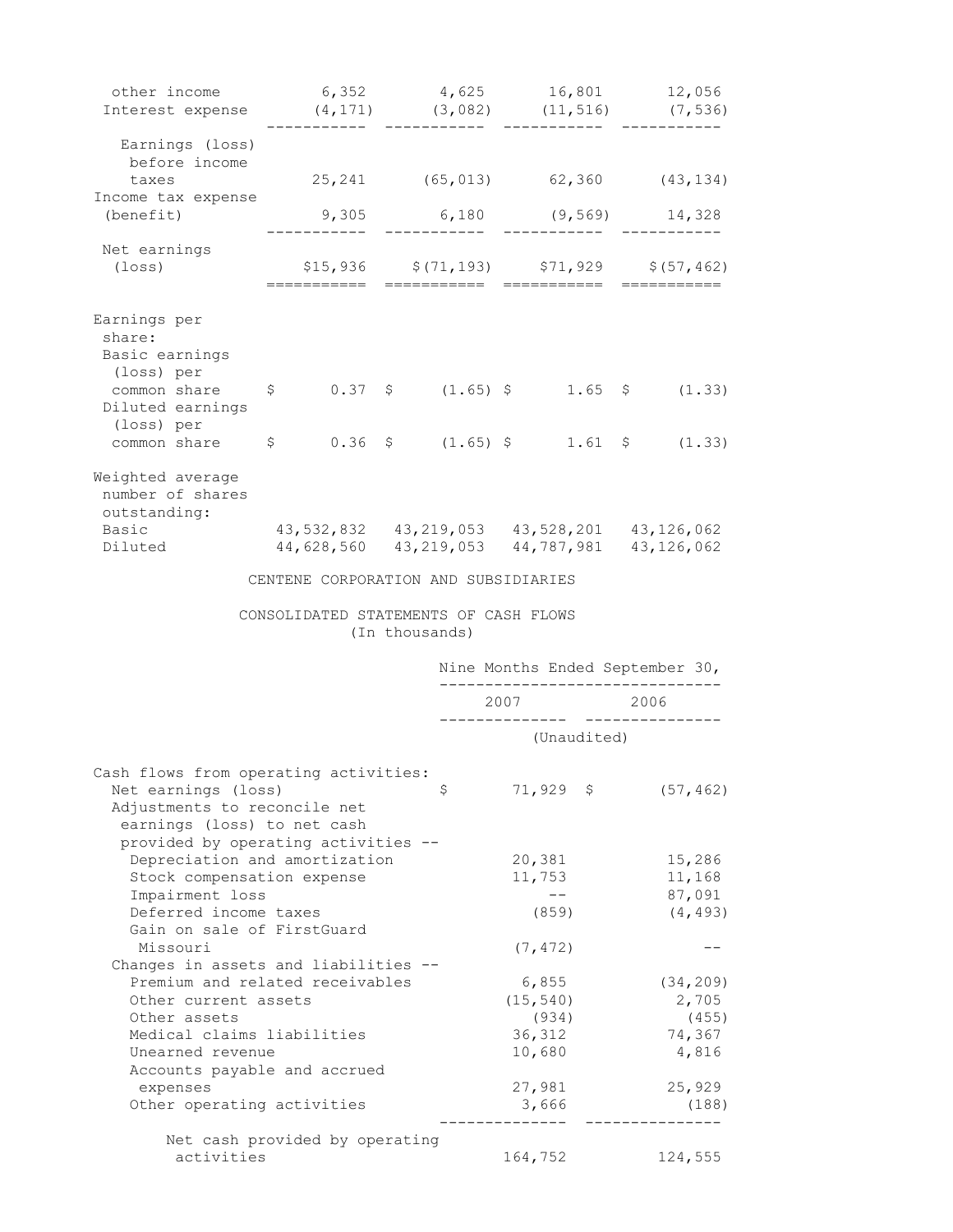| Cash flows from investing activities:<br>Purchases of property, software and<br>(41, 774)<br>equipment<br>(39, 494)<br>Purchases of investments<br>(235, 501)<br>(464, 378)<br>Sales and maturities of investments<br>200, 155<br>341,450<br>Proceeds from asset sales<br>14,102<br>Investments in acquisitions and<br>equity method investee, net of cash<br>acquired<br>(26, 425)<br>(66, 921)<br>Net cash used in investing<br>activities<br>$(177, 025)$ $(141, 761)$<br>Cash flows from financing activities:<br>Proceeds from exercise of stock<br>3,737<br>4,594<br>options<br>202,000<br>83,359<br>Proceeds from borrowings<br>Payment of long-term debt<br>(176, 729)<br>(12, 505)<br>Excess tax benefits from stock<br>compensation<br>1,028<br>2,094<br>Common stock repurchases<br>(8, 581)<br>(7, 214)<br>Debt issue costs<br>(5, 181)<br>Net cash provided by financing<br>activities<br>70,328<br>16,274<br>Net increase in cash and cash<br>equivalents<br>4,001<br>53,122<br>Cash and cash equivalents, beginning<br>of period<br>271,047<br>147,358<br>Cash and cash equivalents, end of<br>period<br>\$275,048<br>200,480<br>Ş.<br>\$<br>Interest paid<br>4,480<br>\$<br>7,582 |  |  |  |
|---------------------------------------------------------------------------------------------------------------------------------------------------------------------------------------------------------------------------------------------------------------------------------------------------------------------------------------------------------------------------------------------------------------------------------------------------------------------------------------------------------------------------------------------------------------------------------------------------------------------------------------------------------------------------------------------------------------------------------------------------------------------------------------------------------------------------------------------------------------------------------------------------------------------------------------------------------------------------------------------------------------------------------------------------------------------------------------------------------------------------------------------------------------------------------------------------|--|--|--|
|                                                                                                                                                                                                                                                                                                                                                                                                                                                                                                                                                                                                                                                                                                                                                                                                                                                                                                                                                                                                                                                                                                                                                                                                   |  |  |  |
|                                                                                                                                                                                                                                                                                                                                                                                                                                                                                                                                                                                                                                                                                                                                                                                                                                                                                                                                                                                                                                                                                                                                                                                                   |  |  |  |
|                                                                                                                                                                                                                                                                                                                                                                                                                                                                                                                                                                                                                                                                                                                                                                                                                                                                                                                                                                                                                                                                                                                                                                                                   |  |  |  |
|                                                                                                                                                                                                                                                                                                                                                                                                                                                                                                                                                                                                                                                                                                                                                                                                                                                                                                                                                                                                                                                                                                                                                                                                   |  |  |  |
|                                                                                                                                                                                                                                                                                                                                                                                                                                                                                                                                                                                                                                                                                                                                                                                                                                                                                                                                                                                                                                                                                                                                                                                                   |  |  |  |
|                                                                                                                                                                                                                                                                                                                                                                                                                                                                                                                                                                                                                                                                                                                                                                                                                                                                                                                                                                                                                                                                                                                                                                                                   |  |  |  |
|                                                                                                                                                                                                                                                                                                                                                                                                                                                                                                                                                                                                                                                                                                                                                                                                                                                                                                                                                                                                                                                                                                                                                                                                   |  |  |  |
|                                                                                                                                                                                                                                                                                                                                                                                                                                                                                                                                                                                                                                                                                                                                                                                                                                                                                                                                                                                                                                                                                                                                                                                                   |  |  |  |
|                                                                                                                                                                                                                                                                                                                                                                                                                                                                                                                                                                                                                                                                                                                                                                                                                                                                                                                                                                                                                                                                                                                                                                                                   |  |  |  |
|                                                                                                                                                                                                                                                                                                                                                                                                                                                                                                                                                                                                                                                                                                                                                                                                                                                                                                                                                                                                                                                                                                                                                                                                   |  |  |  |
|                                                                                                                                                                                                                                                                                                                                                                                                                                                                                                                                                                                                                                                                                                                                                                                                                                                                                                                                                                                                                                                                                                                                                                                                   |  |  |  |
|                                                                                                                                                                                                                                                                                                                                                                                                                                                                                                                                                                                                                                                                                                                                                                                                                                                                                                                                                                                                                                                                                                                                                                                                   |  |  |  |
|                                                                                                                                                                                                                                                                                                                                                                                                                                                                                                                                                                                                                                                                                                                                                                                                                                                                                                                                                                                                                                                                                                                                                                                                   |  |  |  |
|                                                                                                                                                                                                                                                                                                                                                                                                                                                                                                                                                                                                                                                                                                                                                                                                                                                                                                                                                                                                                                                                                                                                                                                                   |  |  |  |
|                                                                                                                                                                                                                                                                                                                                                                                                                                                                                                                                                                                                                                                                                                                                                                                                                                                                                                                                                                                                                                                                                                                                                                                                   |  |  |  |
|                                                                                                                                                                                                                                                                                                                                                                                                                                                                                                                                                                                                                                                                                                                                                                                                                                                                                                                                                                                                                                                                                                                                                                                                   |  |  |  |
|                                                                                                                                                                                                                                                                                                                                                                                                                                                                                                                                                                                                                                                                                                                                                                                                                                                                                                                                                                                                                                                                                                                                                                                                   |  |  |  |
|                                                                                                                                                                                                                                                                                                                                                                                                                                                                                                                                                                                                                                                                                                                                                                                                                                                                                                                                                                                                                                                                                                                                                                                                   |  |  |  |
|                                                                                                                                                                                                                                                                                                                                                                                                                                                                                                                                                                                                                                                                                                                                                                                                                                                                                                                                                                                                                                                                                                                                                                                                   |  |  |  |
|                                                                                                                                                                                                                                                                                                                                                                                                                                                                                                                                                                                                                                                                                                                                                                                                                                                                                                                                                                                                                                                                                                                                                                                                   |  |  |  |
|                                                                                                                                                                                                                                                                                                                                                                                                                                                                                                                                                                                                                                                                                                                                                                                                                                                                                                                                                                                                                                                                                                                                                                                                   |  |  |  |
|                                                                                                                                                                                                                                                                                                                                                                                                                                                                                                                                                                                                                                                                                                                                                                                                                                                                                                                                                                                                                                                                                                                                                                                                   |  |  |  |
|                                                                                                                                                                                                                                                                                                                                                                                                                                                                                                                                                                                                                                                                                                                                                                                                                                                                                                                                                                                                                                                                                                                                                                                                   |  |  |  |
|                                                                                                                                                                                                                                                                                                                                                                                                                                                                                                                                                                                                                                                                                                                                                                                                                                                                                                                                                                                                                                                                                                                                                                                                   |  |  |  |
|                                                                                                                                                                                                                                                                                                                                                                                                                                                                                                                                                                                                                                                                                                                                                                                                                                                                                                                                                                                                                                                                                                                                                                                                   |  |  |  |
|                                                                                                                                                                                                                                                                                                                                                                                                                                                                                                                                                                                                                                                                                                                                                                                                                                                                                                                                                                                                                                                                                                                                                                                                   |  |  |  |
|                                                                                                                                                                                                                                                                                                                                                                                                                                                                                                                                                                                                                                                                                                                                                                                                                                                                                                                                                                                                                                                                                                                                                                                                   |  |  |  |
|                                                                                                                                                                                                                                                                                                                                                                                                                                                                                                                                                                                                                                                                                                                                                                                                                                                                                                                                                                                                                                                                                                                                                                                                   |  |  |  |
|                                                                                                                                                                                                                                                                                                                                                                                                                                                                                                                                                                                                                                                                                                                                                                                                                                                                                                                                                                                                                                                                                                                                                                                                   |  |  |  |
|                                                                                                                                                                                                                                                                                                                                                                                                                                                                                                                                                                                                                                                                                                                                                                                                                                                                                                                                                                                                                                                                                                                                                                                                   |  |  |  |
|                                                                                                                                                                                                                                                                                                                                                                                                                                                                                                                                                                                                                                                                                                                                                                                                                                                                                                                                                                                                                                                                                                                                                                                                   |  |  |  |
|                                                                                                                                                                                                                                                                                                                                                                                                                                                                                                                                                                                                                                                                                                                                                                                                                                                                                                                                                                                                                                                                                                                                                                                                   |  |  |  |
|                                                                                                                                                                                                                                                                                                                                                                                                                                                                                                                                                                                                                                                                                                                                                                                                                                                                                                                                                                                                                                                                                                                                                                                                   |  |  |  |
|                                                                                                                                                                                                                                                                                                                                                                                                                                                                                                                                                                                                                                                                                                                                                                                                                                                                                                                                                                                                                                                                                                                                                                                                   |  |  |  |
|                                                                                                                                                                                                                                                                                                                                                                                                                                                                                                                                                                                                                                                                                                                                                                                                                                                                                                                                                                                                                                                                                                                                                                                                   |  |  |  |
| \$<br>\$<br>6,965<br>5,223<br>Income taxes paid                                                                                                                                                                                                                                                                                                                                                                                                                                                                                                                                                                                                                                                                                                                                                                                                                                                                                                                                                                                                                                                                                                                                                   |  |  |  |

## CENTENE CORPORATION

### SUPPLEMENTAL FINANCIAL DATA

|                        | O3<br>2007 | 02<br>2007                                      | 01<br>2007 | O4<br>2006 |
|------------------------|------------|-------------------------------------------------|------------|------------|
| MEMBERSHIP             |            |                                                 |            |            |
| Medicaid Managed Care: |            |                                                 |            |            |
| Georgia                | 286,200    | 281,400                                         | 291,300    | 308,800    |
| Indiana                | 156,300    | 161,700                                         | 176,700    | 183,100    |
| New Jersey             | 58,300     | 59,100                                          | 59,100     | 58,900     |
| Ohio                   | 127,500    | 128,200                                         | 118,300    | 109,200    |
| South Carolina         | 29,300     | 31,100                                          |            |            |
| Texas                  | 347,000    | 333,900                                         | 318,500    | 298,500    |
| Wisconsin              | 132,700    | 136,100                                         | 139,400    | 164,800    |
|                        |            |                                                 |            |            |
| Subtotal               |            | 1, 137, 300 1, 131, 500 1, 103, 300 1, 123, 300 |            |            |
| Kansas and Missouri    |            |                                                 |            | 138,900    |
|                        |            |                                                 |            |            |
| TOTAL                  |            | 1, 137, 300 1, 131, 500 1, 103, 300 1, 262, 200 |            |            |
|                        |            |                                                 |            |            |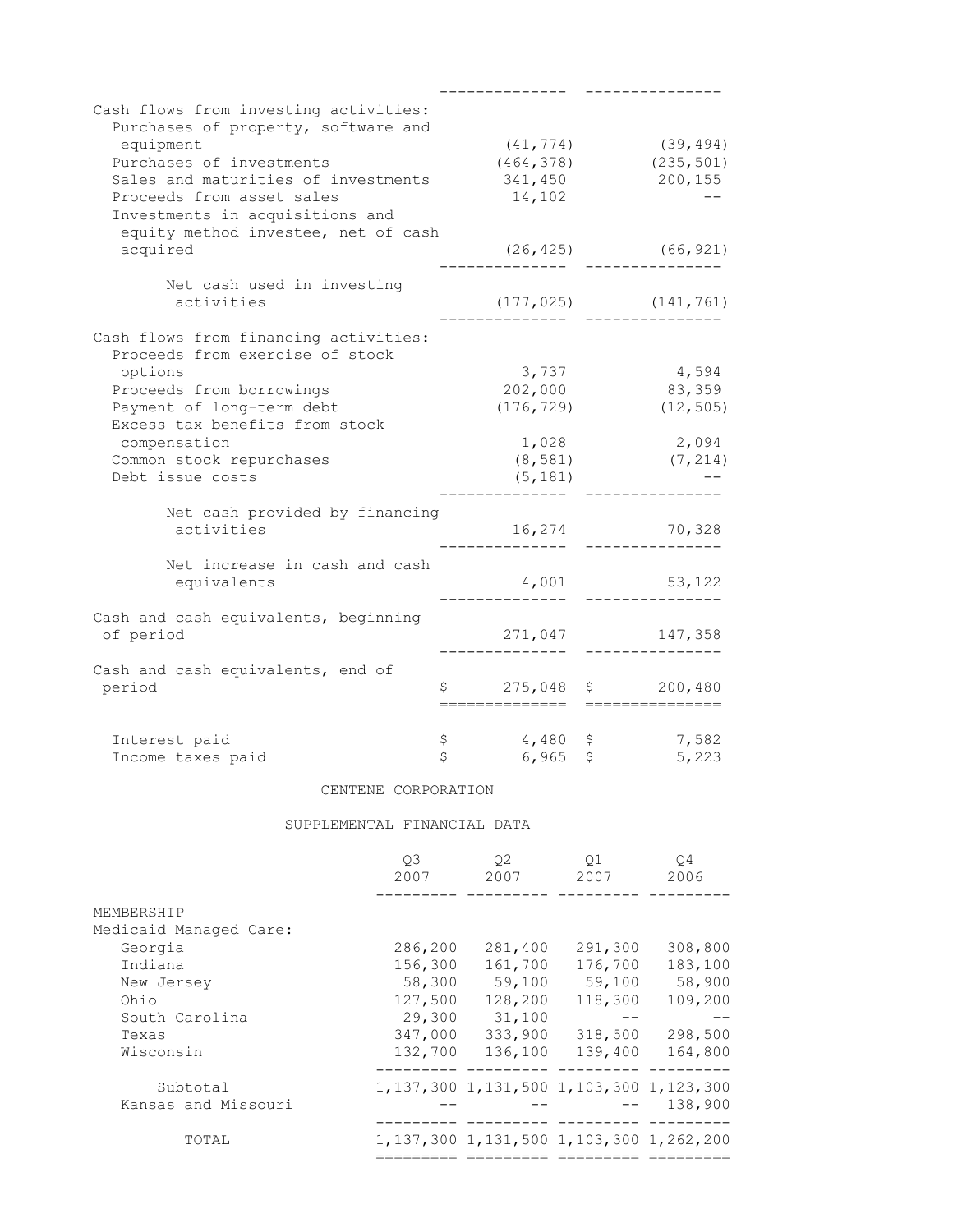| Medicaid                                                                                                                                                                                                   |                                                                     | 841,600 846,900 839,600                        |                 |            | 887,300                                                                               |
|------------------------------------------------------------------------------------------------------------------------------------------------------------------------------------------------------------|---------------------------------------------------------------------|------------------------------------------------|-----------------|------------|---------------------------------------------------------------------------------------|
| SCHIP                                                                                                                                                                                                      |                                                                     | 223,500 216,500<br>72,200 68,100               |                 | 211,200    | 216,200                                                                               |
| SSI                                                                                                                                                                                                        |                                                                     |                                                | 52,500          |            | 19,800                                                                                |
| Subtotal<br>Kansas and Missouri Medicaid                                                                                                                                                                   | 1, 137, 300 1, 131, 500 1, 103, 300 1, 123, 300                     |                                                |                 |            |                                                                                       |
| and SCHIP members                                                                                                                                                                                          |                                                                     |                                                |                 |            | 138,900                                                                               |
| TOTAL                                                                                                                                                                                                      | 1, 137, 300 1, 131, 500 1, 103, 300 1, 262, 200                     |                                                |                 |            |                                                                                       |
| Specialty Services(a):                                                                                                                                                                                     |                                                                     |                                                |                 |            |                                                                                       |
| Arizona                                                                                                                                                                                                    |                                                                     | 99,000 95,200 93,600 94,500                    |                 |            |                                                                                       |
| Kansas                                                                                                                                                                                                     |                                                                     | 35,600 37,500 36,600 36,600                    |                 |            |                                                                                       |
| TOTAL                                                                                                                                                                                                      |                                                                     | 134,600 132,700 130,200 131,100                |                 |            |                                                                                       |
| (a) Includes behavioral health contracts only.                                                                                                                                                             |                                                                     |                                                |                 |            |                                                                                       |
| REVENUE PER MEMBER (b)                                                                                                                                                                                     | \$207.25                                                            | \$198.98                                       |                 | \$185.90   | \$173.75                                                                              |
| CLAIMS(b)                                                                                                                                                                                                  |                                                                     |                                                |                 |            |                                                                                       |
| Period-end inventory                                                                                                                                                                                       |                                                                     | 266,600 284,800                                |                 |            | 326,000 296,100                                                                       |
| Average inventory<br>Period-end inventory per                                                                                                                                                              | 320,100                                                             | 244,600                                        |                 | 239,400    | 195,700                                                                               |
| member                                                                                                                                                                                                     |                                                                     | $0.24$ $0.26$                                  |                 | 0.30       | 0.23                                                                                  |
| (b) Revenue per member and claims information are presented for the<br>Medicaid Managed Care segment.                                                                                                      |                                                                     |                                                |                 |            |                                                                                       |
|                                                                                                                                                                                                            |                                                                     | Q3                                             | Q2<br>2007 2007 | Q1<br>2007 | Q 4<br>2006                                                                           |
|                                                                                                                                                                                                            |                                                                     |                                                |                 |            |                                                                                       |
| DAYS IN CLAIMS PAYABLE (c)<br>(c) Days in Claims Payable is a calculation of Medical Claims<br>Liabilities at the end of the period divided by average claims<br>expense per calendar day for such period. |                                                                     |                                                | 49.2 46.8 46.4  |            | 46.4                                                                                  |
| CASH AND INVESTMENTS (in millions)                                                                                                                                                                         |                                                                     |                                                |                 |            |                                                                                       |
| Regulated<br>Unregulated                                                                                                                                                                                   |                                                                     |                                                |                 |            | \$593.6 \$527.9 \$491.0 \$479.8<br>45.9 65.8 71.8 28.9<br>------ ------ ------ ------ |
| TOTAL                                                                                                                                                                                                      |                                                                     |                                                |                 |            | \$639.5 \$593.7 \$562.8 \$508.7<br>====== ====== ====== ======                        |
| DEBT TO CAPITALIZATION (d)<br>(d) Debt to Capitalization is calculated as follows: total debt<br>divided by (total debt + equity).                                                                         |                                                                     |                                                |                 |            | 33.1% 34.0% 35.3% 35.0%                                                               |
| HEALTH BENEFITS RATIO BY CATEGORY:                                                                                                                                                                         |                                                                     |                                                |                 |            |                                                                                       |
|                                                                                                                                                                                                            | Three Months Ended Nine Months Ended<br>September 30, September 30, |                                                |                 |            |                                                                                       |
|                                                                                                                                                                                                            |                                                                     | 2007 2006 2007 2006                            |                 |            |                                                                                       |
| Medicaid and SCHIP<br>SSI                                                                                                                                                                                  |                                                                     | 79.0% 82.0% 80.5% 82.8%<br>89.6 84.1 88.2 86.2 |                 |            |                                                                                       |

Specialty Services 61.7 82.9 78.9 83.5